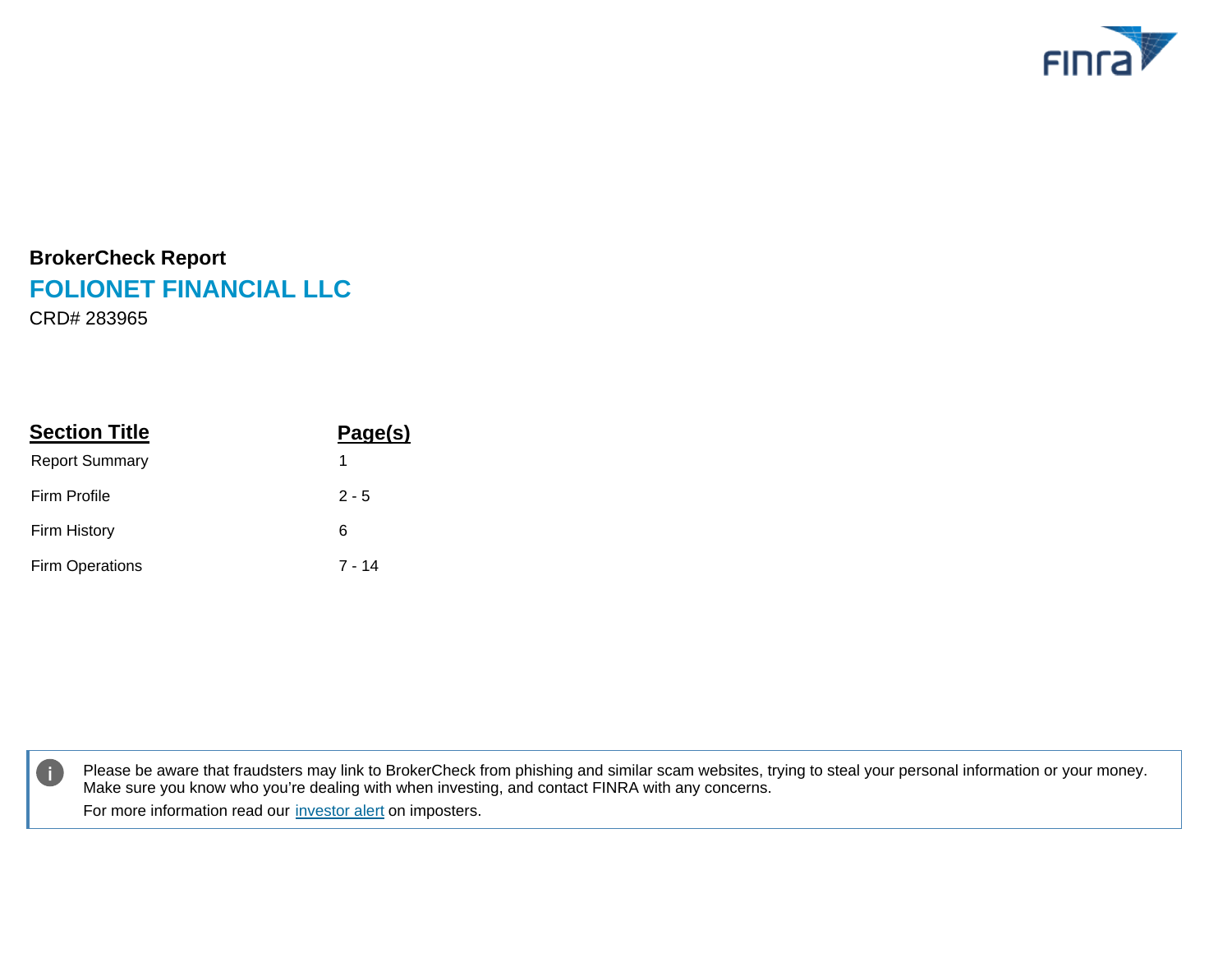#### **About BrokerCheck®**

BrokerCheck offers information on all current, and many former, registered securities brokers, and all current and former registered securities firms. FINRA strongly encourages investors to use BrokerCheck to check the background of securities brokers and brokerage firms before deciding to conduct, or continue to conduct, business with them.

#### · **What is included in a BrokerCheck report?**

· BrokerCheck reports for individual brokers include information such as employment history, professional qualifications, disciplinary actions, criminal convictions, civil judgments and arbitration awards. BrokerCheck reports for brokerage firms include information on a firm's profile, history, and operations, as well as many of the same disclosure events mentioned above.

· Please note that the information contained in a BrokerCheck report may include pending actions or allegations that may be contested, unresolved or unproven. In the end, these actions or allegations may be resolved in favor of the broker or brokerage firm, or concluded through a negotiated settlement with no admission or finding of wrongdoing.

#### · **Where did this information come from?**

· The information contained in BrokerCheck comes from FINRA's Central Registration Depository, or CRD® and is a combination of:

- o information FINRA and/or the Securities and Exchange Commission (SEC) require brokers and brokerage firms to submit as part of the registration and licensing process, and
- o information that regulators report regarding disciplinary actions or allegations against firms or brokers.
- · **How current is this information?**

· Generally, active brokerage firms and brokers are required to update their professional and disciplinary information in CRD within 30 days. Under most circumstances, information reported by brokerage firms, brokers and regulators is available in BrokerCheck the next business day.

#### · **What if I want to check the background of an investment adviser firm or investment adviser representative?**

· To check the background of an investment adviser firm or representative, you can search for the firm or individual in BrokerCheck. If your search is successful, click on the link provided to view the available licensing and registration information in the SEC's Investment Adviser Public Disclosure (IAPD) website at [https://www.adviserinfo.sec.gov. I](https://www.AdviserInfo.sec.gov)n the alternative, you may search the IAPD website directly or contact your state securities regulator at [http://www.finra.org/Investors/ToolsCalculators/BrokerCheck/P455414.](http://www.finra.org/Investors/ToolsCalculators/BrokerCheck/P455414)

· **Are there other resources I can use to check the background of investment professionals?**

FINRA recommends that you learn as much as possible about an investment professional before deciding to work with them. Your state securities regulator can help you research brokers and investment adviser representatives doing business in your state.

#### **Thank you for using FINRA BrokerCheck.**

·



Using this site/information means that you accept the FINRA BrokerCheck Terms and Conditions. A complete list of Terms and Conditions can be found at

#### [brokercheck.finra.org](http://brokercheck.finra.org/Support/Terms)

[For more information about](http://www.finra.org) FINRA, visit www.finra.org. For additional information about the contents of this report, please refer to the User Guidance or www.finra.org/brokercheck. It provides a glossary of terms and a list of frequently asked questions, as well as additional resources.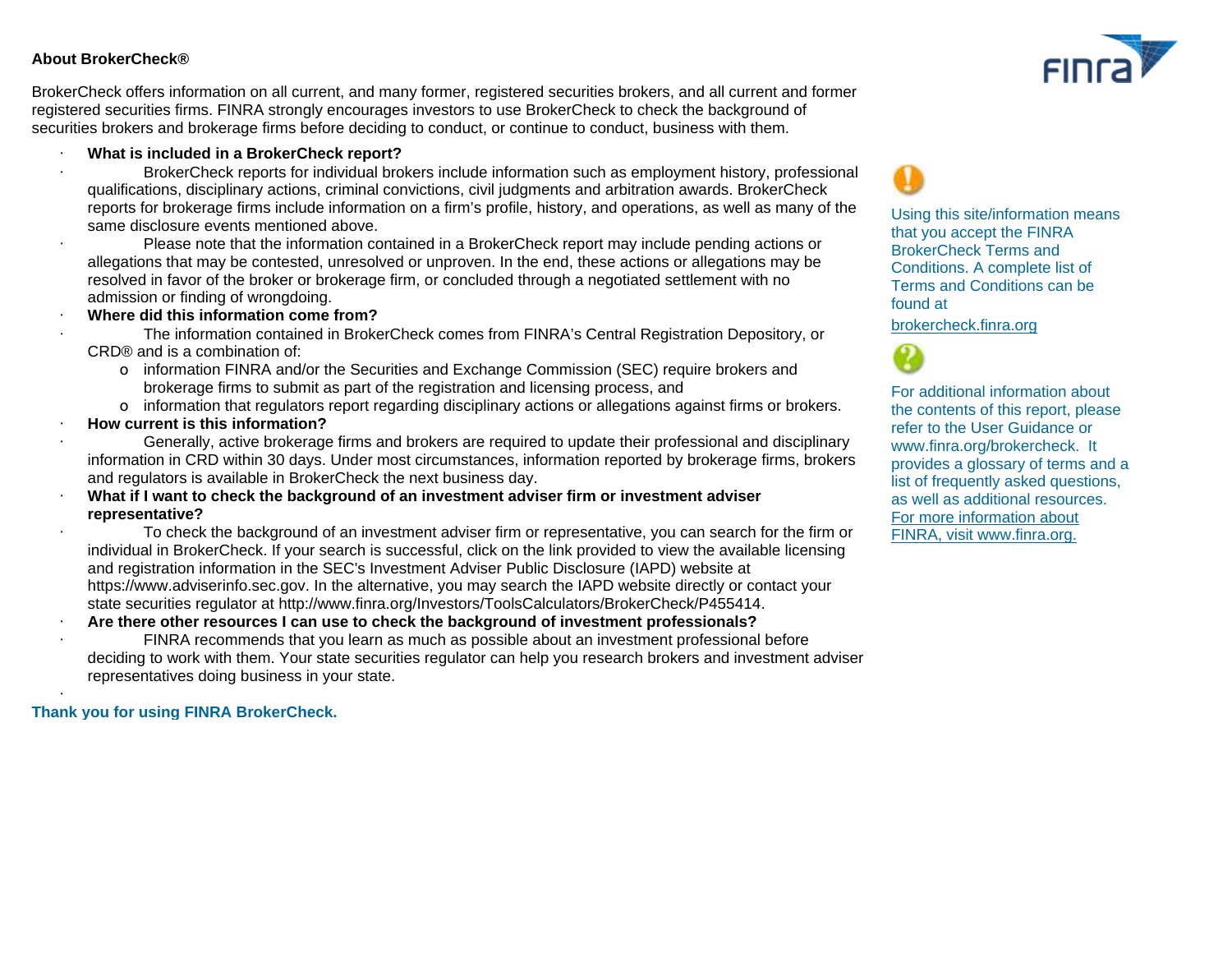# **FOLIONET FINANCIAL LLC**

CRD# 283965

SEC# 8-69775

#### **Main Office Location**

1221 BRICKELL AVENUE, SUITE 900 MIAMI, FL 33131 Regulated by FINRA Florida Office

#### **Mailing Address**

1221 BRICKELL AVENUE, SUITE 900 MIAMI, FL 33131

#### **Business Telephone Number**

305-432-2290

# **Report Summary for this Firm**





This report summary provides an overview of the brokerage firm. Additional information for this firm can be found in the detailed report.

#### **Firm Profile**

This firm is classified as a limited liability company.

This firm was formed in Florida on 03/12/2014.

Its fiscal year ends in December.

#### **Firm History**

Information relating to the brokerage firm's history such as other business names and successions (e.g., mergers, acquisitions) can be found in the detailed report.

#### **Firm Operations**

#### **This firm is registered with:**

- the SEC
- 1 Self-Regulatory Organization
- 21 U.S. states and territories

Is this brokerage firm currently suspended with any regulator? **No**

This firm conducts 7 types of businesses.

This firm is affiliated with financial or investment institutions.

This firm has referral or financial arrangements with other brokers or dealers.

#### **Disclosure Events**

Brokerage firms are required to disclose certain criminal matters, regulatory actions, civil judicial proceedings and financial matters in which the firm or one of its control affiliates has been involved.

Are there events disclosed about this firm? **No**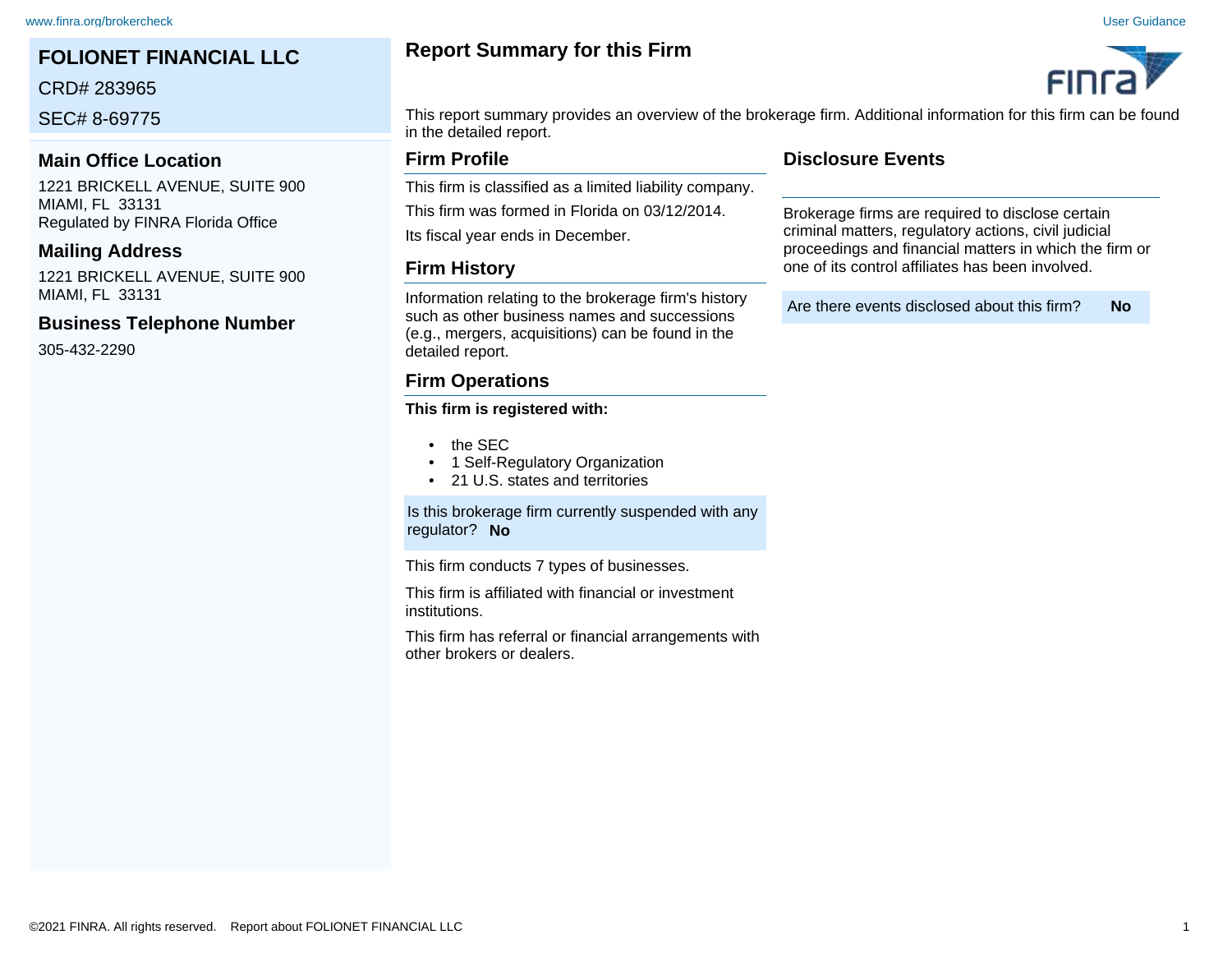[www.finra.org/brokercheck](http://www.finra.org/brokercheck) [User Guidance](http://www.finra.org/brokercheck_reports) User Guidance

# **Firm Profile**

This firm is classified as a limited liability company.

This firm was formed in Florida on 03/12/2014.

Its fiscal year ends in December.

# **Firm Names and Locations**

This section provides the brokerage firm's full legal name, "Doing Business As" name, business and mailing addresses, telephone number, and any alternate name by which the firm conducts business and where such name is used.

**FOLIONET FINANCIAL LLC Doing business as FOLIONET FINANCIAL LLC**

**CRD#** 283965

**SEC#** 8-69775

#### **Main Office Location**

1221 BRICKELL AVENUE, SUITE 900 MIAMI, FL 33131

# **Regulated by FINRA Florida Office**

#### **Mailing Address**

1221 BRICKELL AVENUE, SUITE 900 MIAMI, FL 33131

#### **Business Telephone Number**

305-432-2290

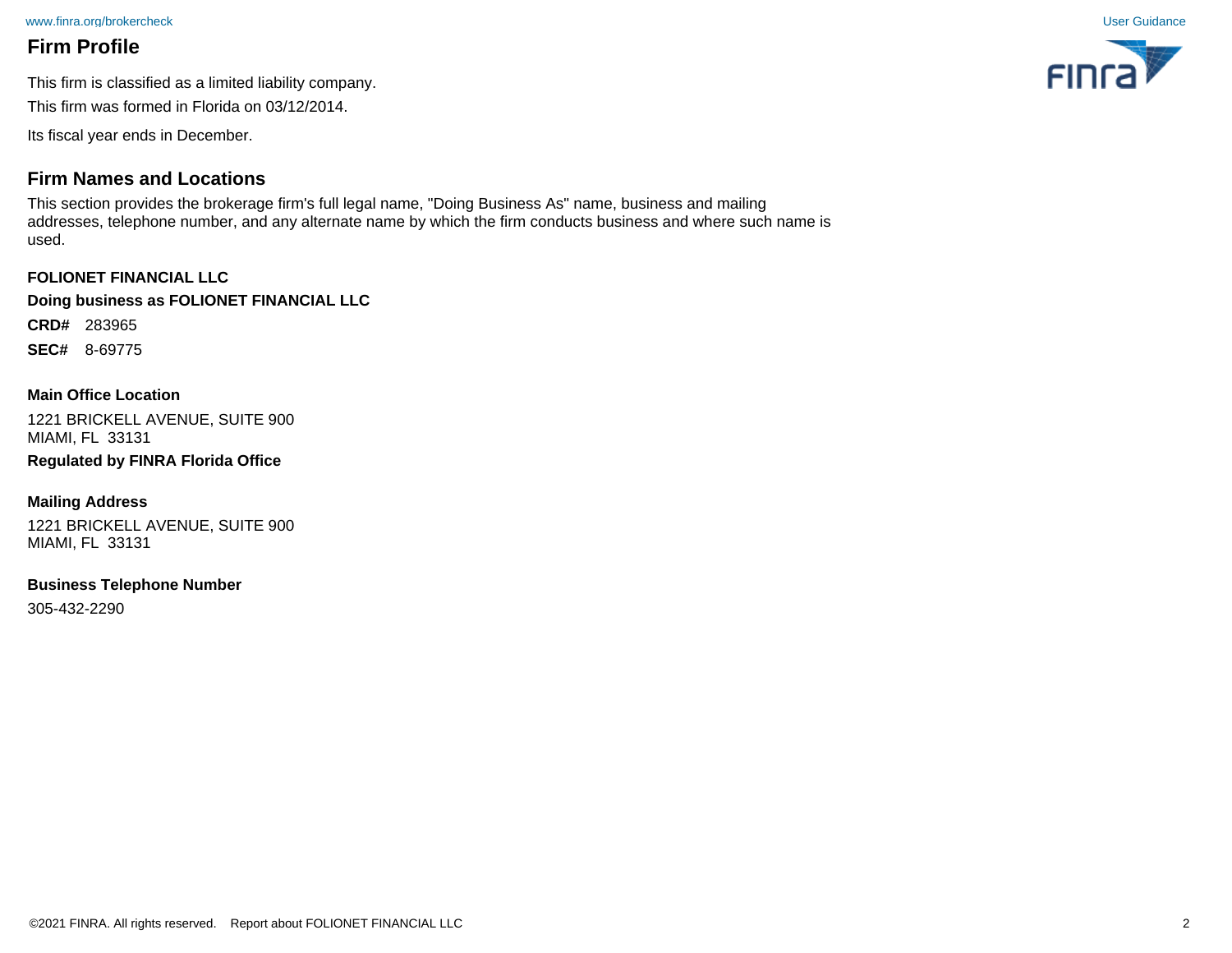#### [www.finra.org/brokercheck](http://www.finra.org/brokercheck) [User Guidance](http://www.finra.org/brokercheck_reports)

# **Firm Profile**

This section provides information relating to all direct owners and executive officers of the brokerage firm.



#### **Direct Owners and Executive Officers**

| Legal Name & CRD# (if any):                                          | SANTOS CAPITAL HOLDINGS, INC. |
|----------------------------------------------------------------------|-------------------------------|
| Is this a domestic or foreign<br>entity or an individual?            | <b>Domestic Entity</b>        |
| <b>Position</b>                                                      | <b>DIRECT OWNER</b>           |
| <b>Position Start Date</b>                                           | 05/2018                       |
| <b>Percentage of Ownership</b>                                       | 75% or more                   |
| Does this owner direct the<br>management or policies of<br>the firm? | Yes                           |
| Is this a public reporting<br>company?                               | <b>No</b>                     |
| Legal Name & CRD# (if any):                                          | SANTOS, JUAN L                |
|                                                                      | 5656132                       |
| Is this a domestic or foreign<br>entity or an individual?            | Individual                    |
| <b>Position</b>                                                      | CEO/CCO                       |
| <b>Position Start Date</b>                                           | 03/2014                       |
| <b>Percentage of Ownership</b>                                       | Less than 5%                  |
| Does this owner direct the<br>management or policies of<br>the firm? | Yes                           |
| Is this a public reporting<br>company?                               |                               |
| Legal Name & CRD# (if any):                                          | SAVALLO, LAWRENCE JAMES       |
|                                                                      | 1195178                       |
| Is this a domestic or foreign<br>entity or an individual?            | Individual                    |
| <b>Position</b>                                                      | <b>FINOP</b>                  |
| <b>Position Start Date</b>                                           | 02/2016                       |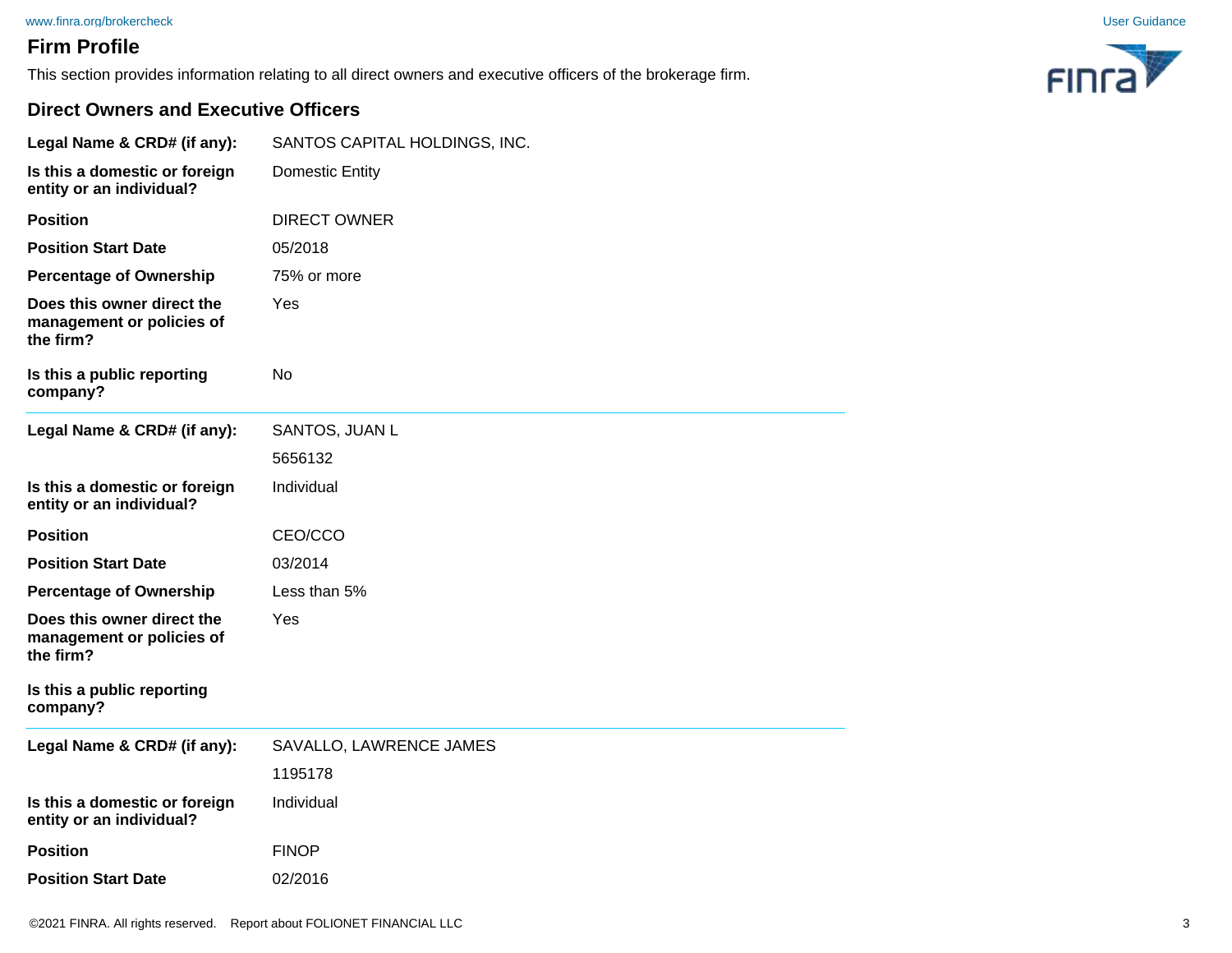# **Firm Profile**

# **Direct Owners and Executive Officers (continued)**

**Percentage of Ownership Is this a public reporting company? Does this owner direct the management or policies of the firm?** Less than 5% No No

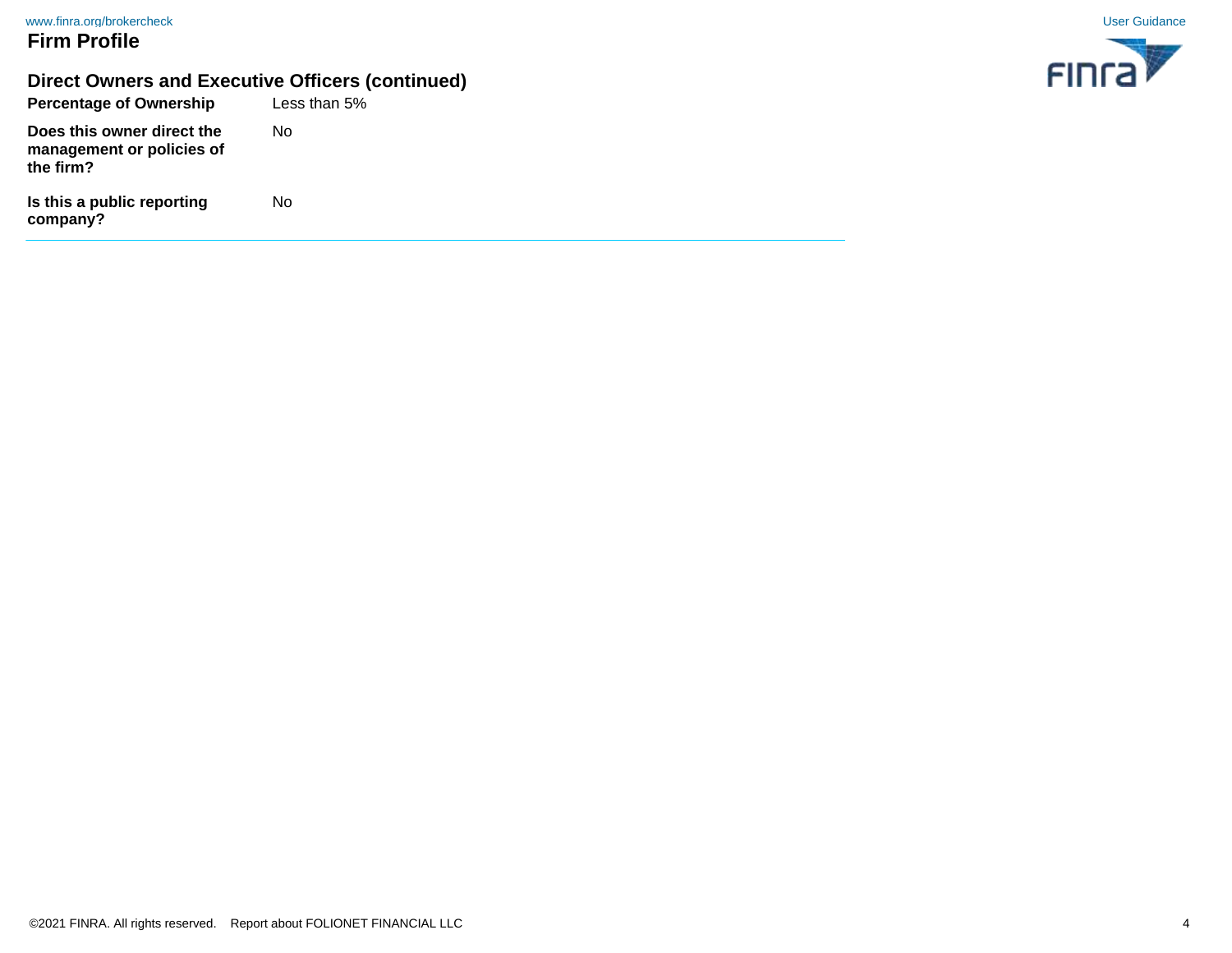#### [www.finra.org/brokercheck](http://www.finra.org/brokercheck) [User Guidance](http://www.finra.org/brokercheck_reports) User Guidance

# **Firm Profile**

This section provides information relating to any indirect owners of the brokerage firm.



#### **Indirect Owners**

| Legal Name & CRD# (if any):                                          | SANTOS, JUAN L               |
|----------------------------------------------------------------------|------------------------------|
|                                                                      | 5656132                      |
| Is this a domestic or foreign<br>entity or an individual?            | Individual                   |
| Company through which<br>indirect ownership is<br>established        | SANTOS CAPITAL HOLDINGS, INC |
| <b>Relationship to Direct Owner</b>                                  | <b>MANAGING MEMBER</b>       |
| <b>Relationship Established</b>                                      | 03/2014                      |
| <b>Percentage of Ownership</b>                                       | 75% or more                  |
| Does this owner direct the<br>management or policies of<br>the firm? | Yes                          |
| Is this a public reporting<br>company?                               |                              |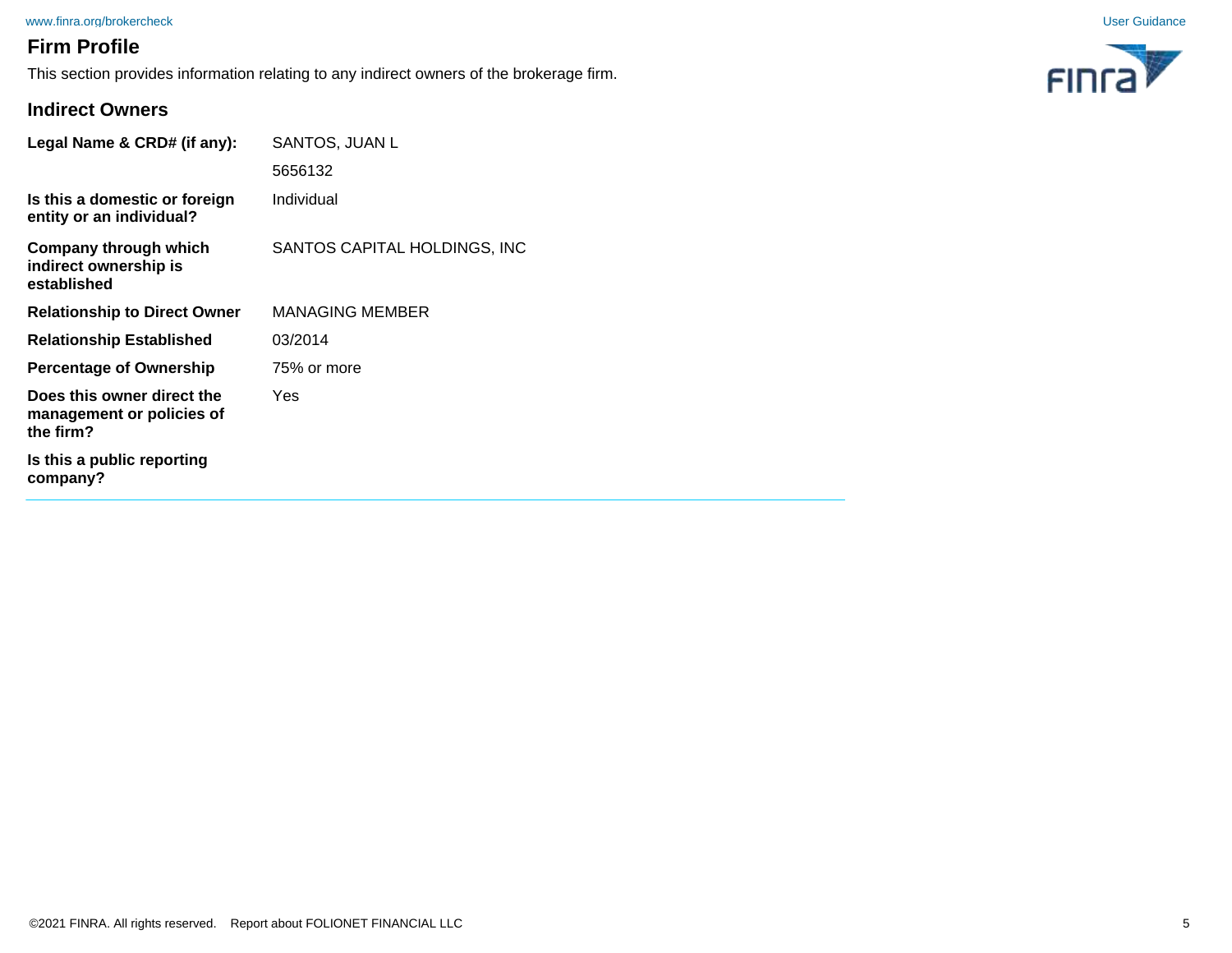[www.finra.org/brokercheck](http://www.finra.org/brokercheck) [User Guidance](http://www.finra.org/brokercheck_reports)

## **Firm History**

This section provides information relating to any successions (e.g., mergers, acquisitions) involving the firm.

No information reported.

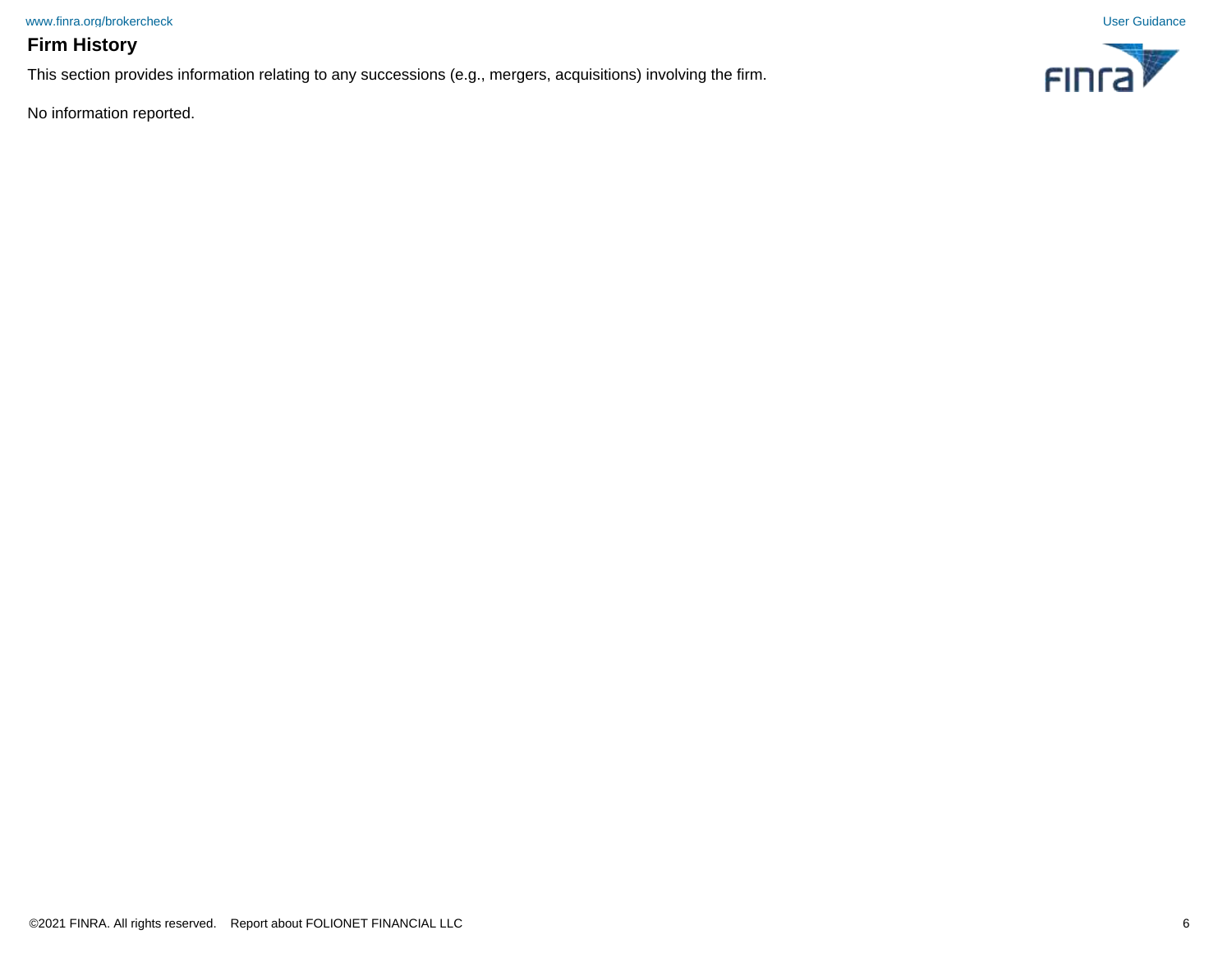## **Registrations**

This section provides information about the regulators (Securities and Exchange Commission (SEC), self-regulatory organizations (SROs), and U.S. states and territories) with which the brokerage firm is currently registered and licensed, the date the license became effective, and certain information about the firm's SEC registration.

**This firm is currently registered with the SEC, 1 SRO and 21 U.S. states and territories.**

| <b>Federal Regulator</b>                                                                                                                                   | <b>Status</b>                                                                                                                                           | <b>Date Effective</b> |
|------------------------------------------------------------------------------------------------------------------------------------------------------------|---------------------------------------------------------------------------------------------------------------------------------------------------------|-----------------------|
| <b>SEC</b>                                                                                                                                                 | Approved                                                                                                                                                | 01/10/2017            |
| <b>SEC Registration Questions</b><br>This firm is registered with the SEC as:<br>A broker-dealer:<br>Yes<br>A government securities broker or dealer only: | A broker-dealer and government securities broker or dealer: Yes<br>No.<br>This firm has ceased activity as a government securities broker or dealer: No |                       |
| <b>Self-Regulatory Organization</b>                                                                                                                        | <b>Status</b>                                                                                                                                           | <b>Date Effective</b> |

FINRA Approved 01/10/2017

**FING** 

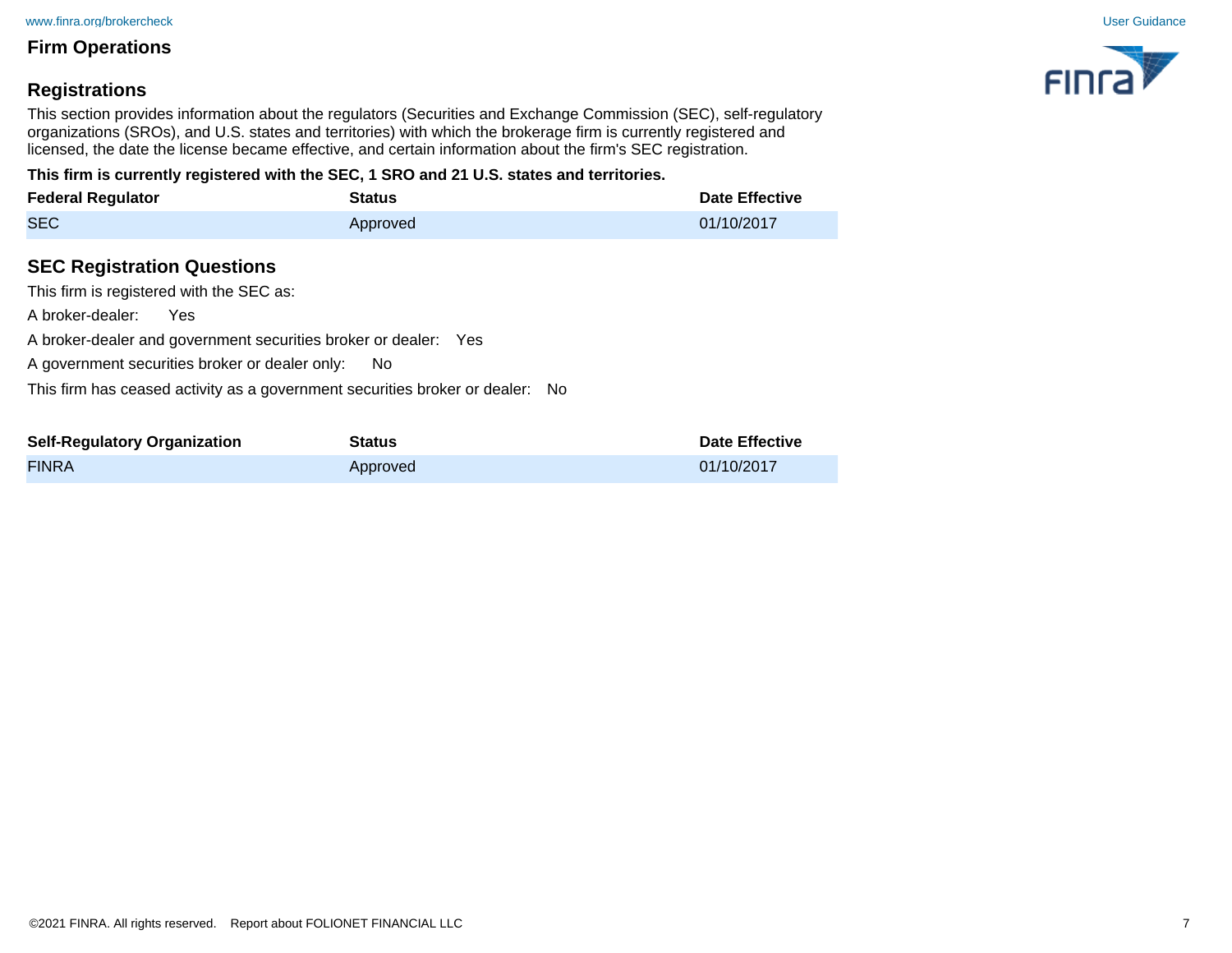# **Registrations (continued)**

| U.S. States &<br><b>Territories</b> | <b>Status</b> | <b>Date Effective</b> |
|-------------------------------------|---------------|-----------------------|
| California                          | Approved      | 10/11/2017            |
| Colorado                            | Approved      | 05/21/2019            |
| Delaware                            | Approved      | 09/27/2019            |
| District of Columbia                | Approved      | 04/01/2019            |
| Florida                             | Approved      | 03/10/2017            |
| Georgia                             | Approved      | 07/08/2019            |
| <b>Illinois</b>                     | Approved      | 08/21/2020            |
| Maryland                            | Approved      | 03/26/2019            |
| <b>Massachusetts</b>                | Approved      | 10/30/2019            |
| Michigan                            | Approved      | 09/02/2019            |
| Nevada                              | Approved      | 11/08/2021            |
| New Jersey                          | Approved      | 04/29/2019            |
| <b>New York</b>                     | Approved      | 04/02/2019            |
| North Carolina                      | Approved      | 05/01/2020            |
| Ohio                                | Approved      | 05/08/2020            |
| <b>Puerto Rico</b>                  | Approved      | 05/03/2019            |
| Tennessee                           | Approved      | 11/18/2021            |
| Texas                               | Approved      | 05/23/2018            |
| Utah                                | Approved      | 09/30/2021            |
| Virginia                            | Approved      | 09/29/2021            |
| Washington                          | Approved      | 09/30/2021            |

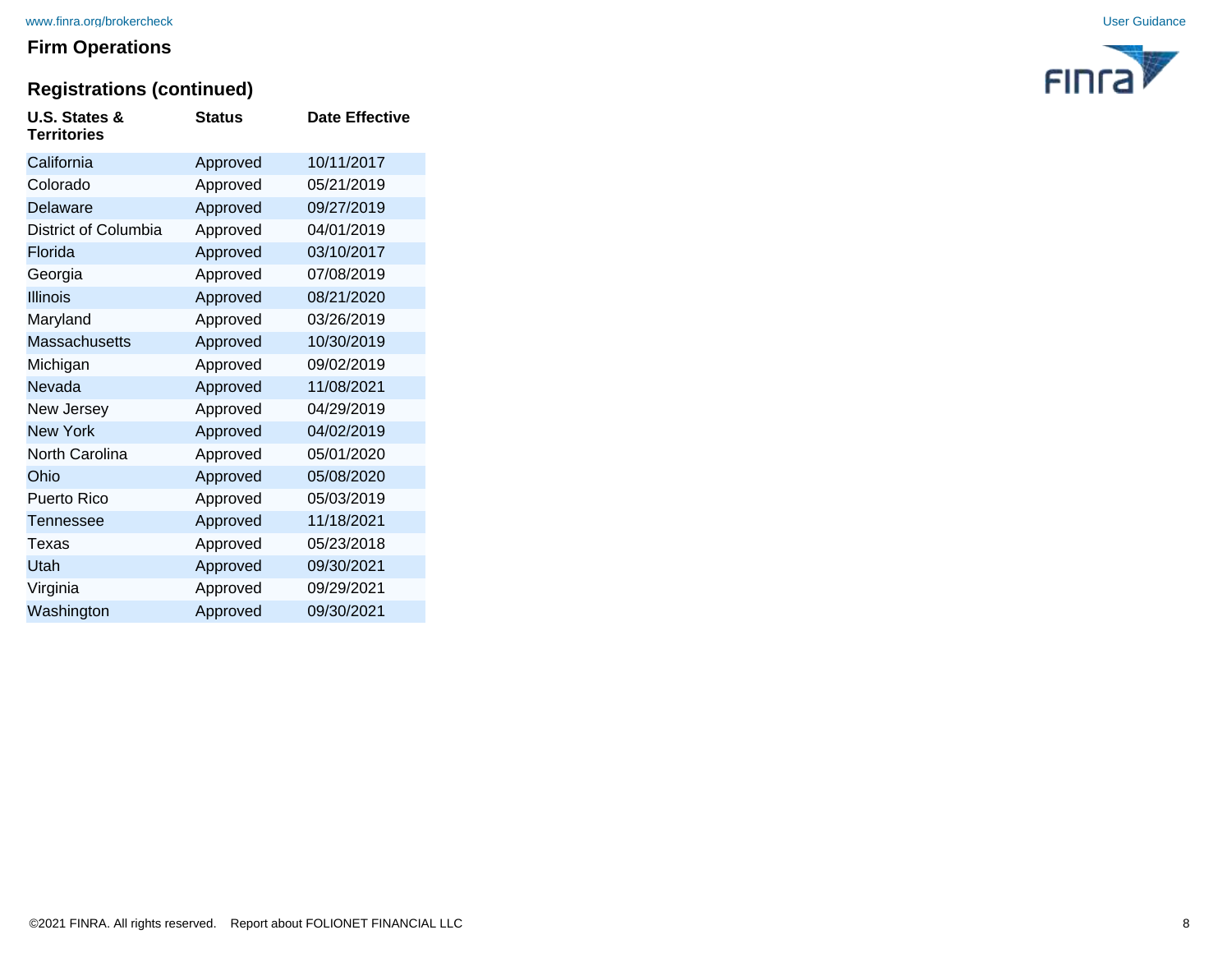## **Types of Business**

This section provides the types of business, including non-securities business, the brokerage firm is engaged in or expects to be engaged in.

**This firm currently conducts 7 types of businesses.**

#### **Types of Business**

Broker or dealer retailing corporate equity securities over-the-counter

Broker or dealer selling corporate debt securities

Mutual fund retailer

U S. government securities broker

Put and call broker or dealer or option writer

Non-exchange member arranging for transactions in listed securities by exchange member

Other - THE FIRM WILL OFFER ON-LINE TRADING TO ITS CUSTOMERS. THE FIRM WILL ACT AS A BROKER RETAILING STRUCTURED PRODUCTS.

#### **Other Types of Business**

This firm does not effect transactions in commodities, commodity futures, or commodity options. This firm does not engage in other non-securities business.

Non-Securities Business Description:

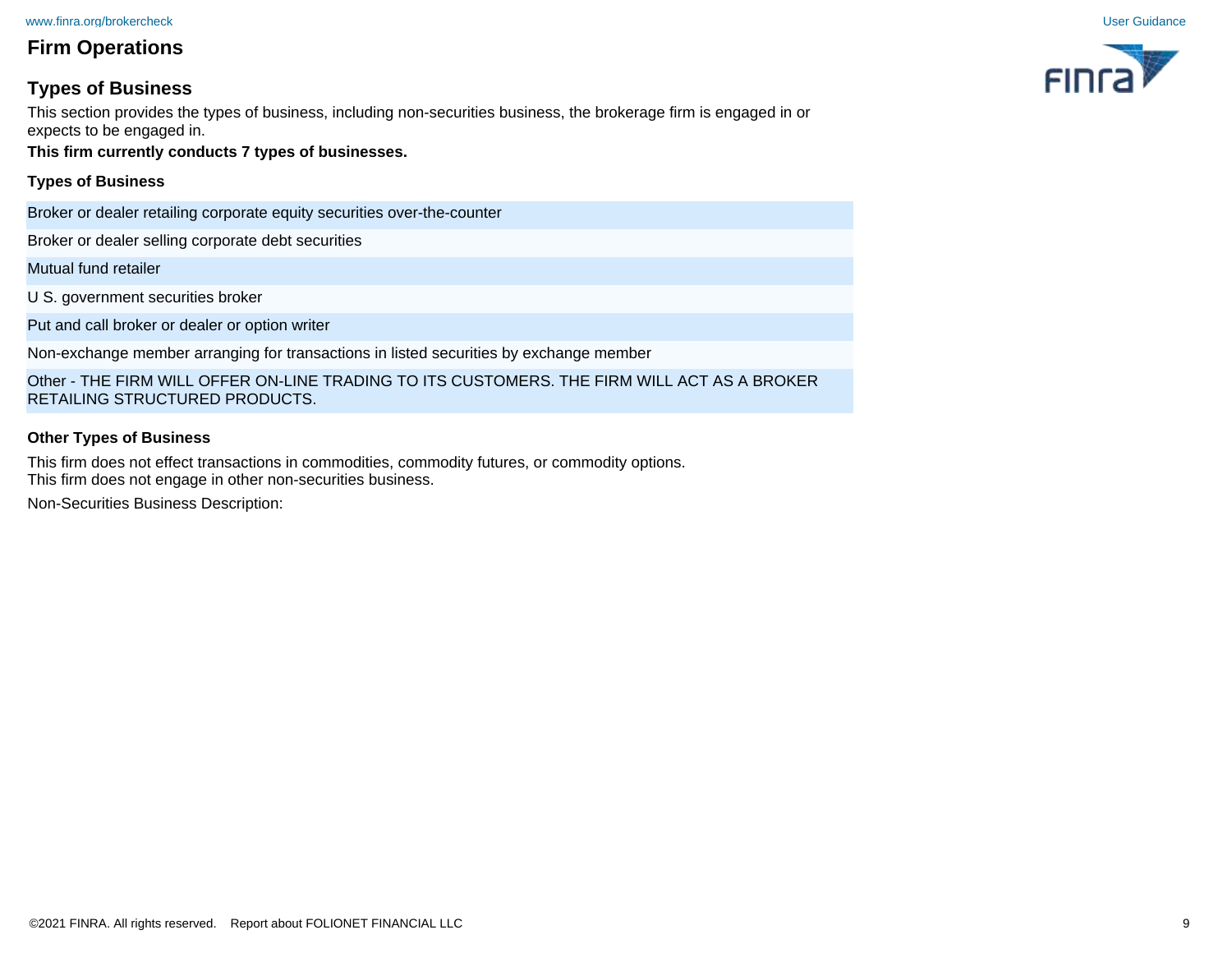#### **Clearing Arrangements**

**This firm does not hold or maintain funds or securities or provide clearing services for other broker-dealer(s).**

# **Introducing Arrangements**

**This firm does refer or introduce customers to other brokers and dealers.**

| Name:                    | STONEX FINANCIAL INC.                                                                                                                                |
|--------------------------|------------------------------------------------------------------------------------------------------------------------------------------------------|
| <b>CRD#:</b>             | 45993                                                                                                                                                |
| <b>Business Address:</b> | 329 PARK AVENUE NORTH<br><b>SUITE 350</b><br>WINTER PARK, FL 32789                                                                                   |
| <b>Effective Date:</b>   | 09/15/2017                                                                                                                                           |
| <b>Description:</b>      | FOLIONET FINANCIAL LLC IS AN INTRODUCING BROKER DEALER AND<br>OPERATES UNDER A FULLY DISCLOSED CLEARING ARRANGEMENT<br>WITH IN STONEX FINANCIAL INC. |
| Name:                    | STONEX FINANCIAL INC.                                                                                                                                |
| CRD#                     | 45993                                                                                                                                                |
| <b>Business Address:</b> | 329 PARK AVENUE NORTH<br><b>SUITE 350</b><br>WINTER PARK, FL 32789                                                                                   |
| <b>Effective Date:</b>   | 09/15/2017                                                                                                                                           |
| <b>Description:</b>      | FOLIONET FINANCIAL LLC IS AN INTRODUCING BROKER DEALER AND<br>OPERATES UNDER A FULLY DISCLOSED CLEARING ARRANGEMENT<br>WITH STONEX FINANCIAL INC.    |
| Name:                    | STONEX FINANCIAL INC.                                                                                                                                |
| <b>CRD#:</b>             | 45993                                                                                                                                                |
| <b>Business Address:</b> | 329 PARK AVENUE NORTH<br><b>SUITE 350</b><br>WINTER PARK, FL 32789                                                                                   |
| <b>Effective Date:</b>   | 09/15/2017                                                                                                                                           |
| <b>Description:</b>      | FOLIONET FINANCIAL LLC IS AN INTRODUCING BROKER DEALER AND<br>OPERATES UNDER A FULLY DISCLOSED CLEARING ARRANGEMENT<br>WITH STONEX FINANCIAL INC.    |



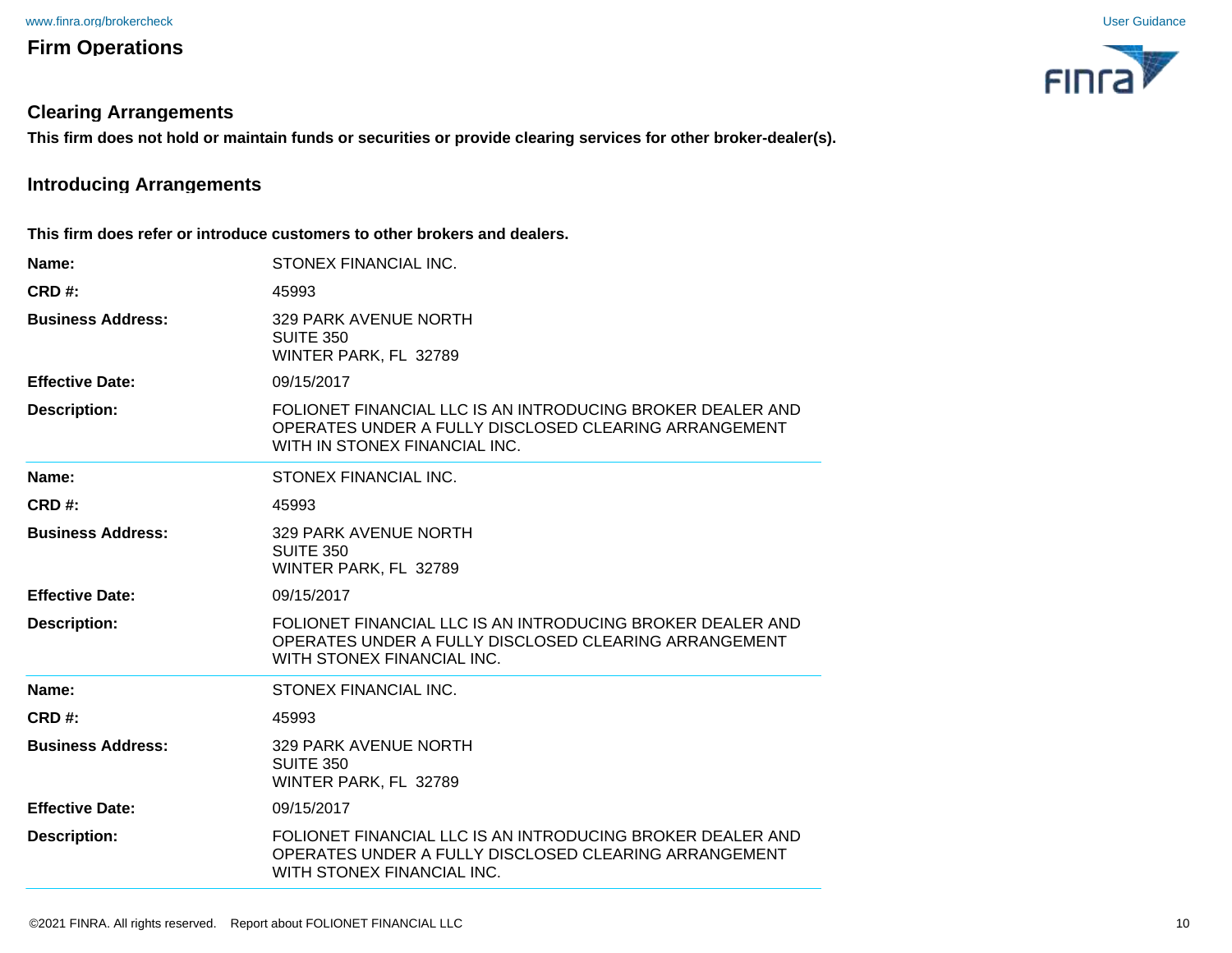

# **Introducing Arrangements**

|                          | This firm does refer or introduce customers to other brokers and dealers.                                                                              |
|--------------------------|--------------------------------------------------------------------------------------------------------------------------------------------------------|
| Name:                    | APEX CLEARING CORPORATION                                                                                                                              |
| <b>CRD#:</b>             | 13071                                                                                                                                                  |
| <b>Business Address:</b> | 350 N. ST. PAUL STREET<br><b>SUITE 1300</b><br>DALLAS, TX 75201                                                                                        |
| <b>Effective Date:</b>   | 05/24/2017                                                                                                                                             |
| <b>Description:</b>      | FOLIONET FINANCIAL LLC IS AN INTRODUCING BROKER DEALER AND<br>OPERATES UNDER A FULLY DISCLOSED CLEARING ARRANGEMENT<br>WITH APEX CLEARING CORPORATION. |
| Name:                    | APEX CLEARING CORPORATION                                                                                                                              |
| CRD#:                    | 13071                                                                                                                                                  |
| <b>Business Address:</b> | 350 N. ST. PAUL STREET<br><b>SUITE 1300</b><br>DALLAS, TX 75201                                                                                        |
| <b>Effective Date:</b>   | 05/24/2017                                                                                                                                             |
| <b>Description:</b>      | FOLIONET FINANCIAL LLC IS AN INTRODUCING BROKER DEALER AND<br>OPERATES UNDER A FULLY DISCLOSED CLEARING ARRANGEMENT<br>WITH APEX CLEARING CORPORATION. |
| Name:                    | APEX CLEARING CORPORATION                                                                                                                              |
| CRD#:                    | 13071                                                                                                                                                  |
| <b>Business Address:</b> | 350 N. ST. PAUL STREET<br><b>SUITE 1300</b><br>DALLAS, TX 75201                                                                                        |
| <b>Effective Date:</b>   | 05/24/2017                                                                                                                                             |
| <b>Description:</b>      | FOLIONET FINANCIAL LLC IS AN INTRODUCING BROKER DEALER AND<br>OPERATES UNDER A FULLY DISCLOSED CLEARING ARRANGEMENT<br>WITH APEX CLEARING CORPORATION. |
| Name:                    | STONEX FINANCIAL INC.                                                                                                                                  |
| CRD#:                    | 45993                                                                                                                                                  |
| <b>Business Address:</b> | 329 PARK AVENUE NORTH<br><b>SUITE 350</b>                                                                                                              |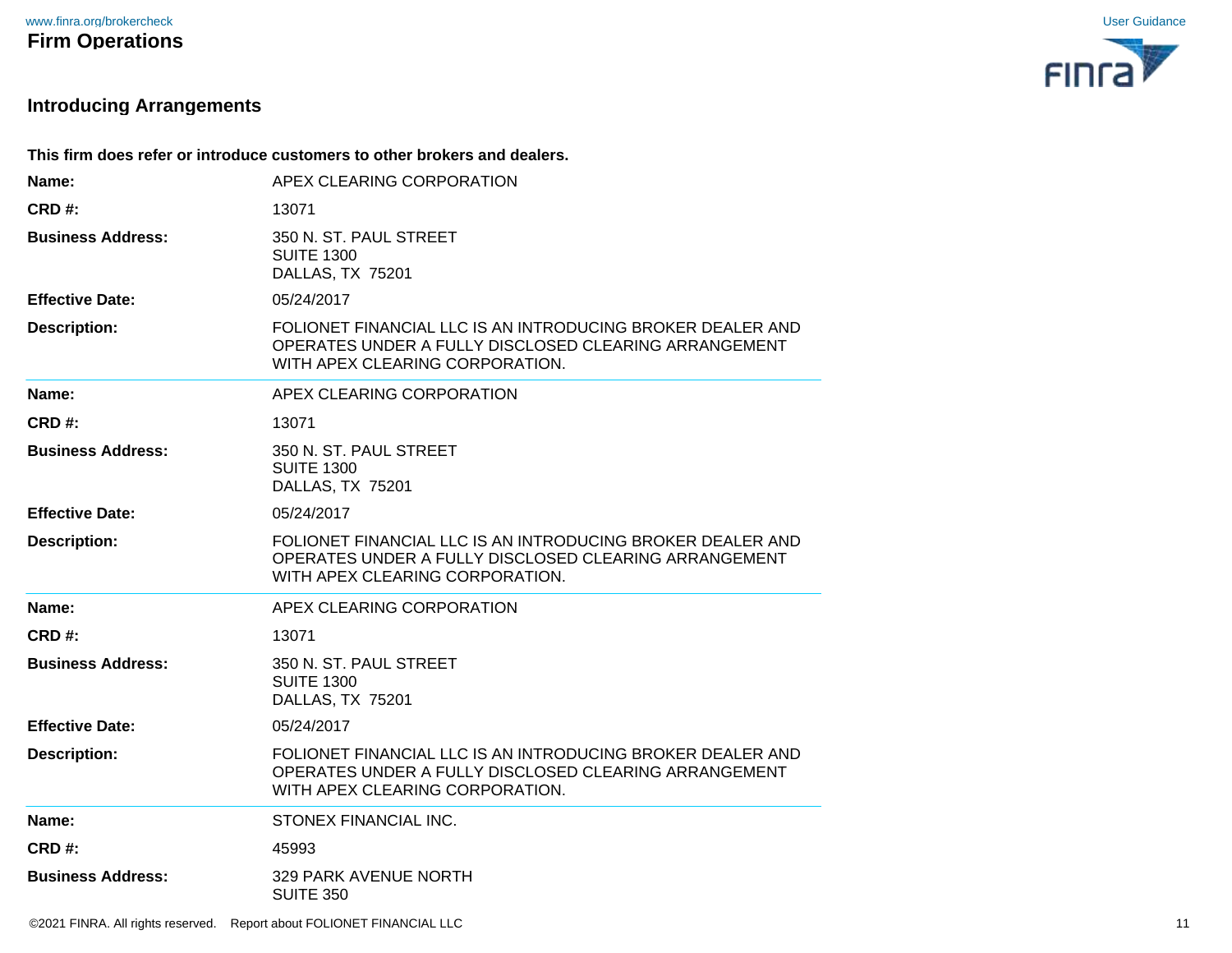

# **Introducing Arrangements**

| This firm does refer or introduce customers to other brokers and dealers. |                                                                                                                                                        |
|---------------------------------------------------------------------------|--------------------------------------------------------------------------------------------------------------------------------------------------------|
|                                                                           | WINTER PARK, FL 32789                                                                                                                                  |
| <b>Effective Date:</b>                                                    | 09/15/2017                                                                                                                                             |
| <b>Description:</b>                                                       | FOLIONET FINANCIAL LLC IS AN INTRODUCING BROKER DEALER AND<br>OPERATES UNDER A FULLY DISCLOSED CLEARING ARRANGEMENT<br>WITH STONEX FINANCIAL INC.      |
| Name:                                                                     | APEX CLEARING CORPORATION                                                                                                                              |
| CRD#                                                                      | 13071                                                                                                                                                  |
| <b>Business Address:</b>                                                  | 350 N. ST. PAUL STREET<br><b>SUITE 1300</b><br>DALLAS, TX 75201                                                                                        |
| <b>Effective Date:</b>                                                    | 05/24/2017                                                                                                                                             |
| <b>Description:</b>                                                       | FOLIONET FINANCIAL LLC IS AN INTRODUCING BROKER DEALER AND<br>OPERATES UNDER A FULLY DISCLOSED CLEARING ARRANGEMENT<br>WITH APEX CLEARING CORPORATION. |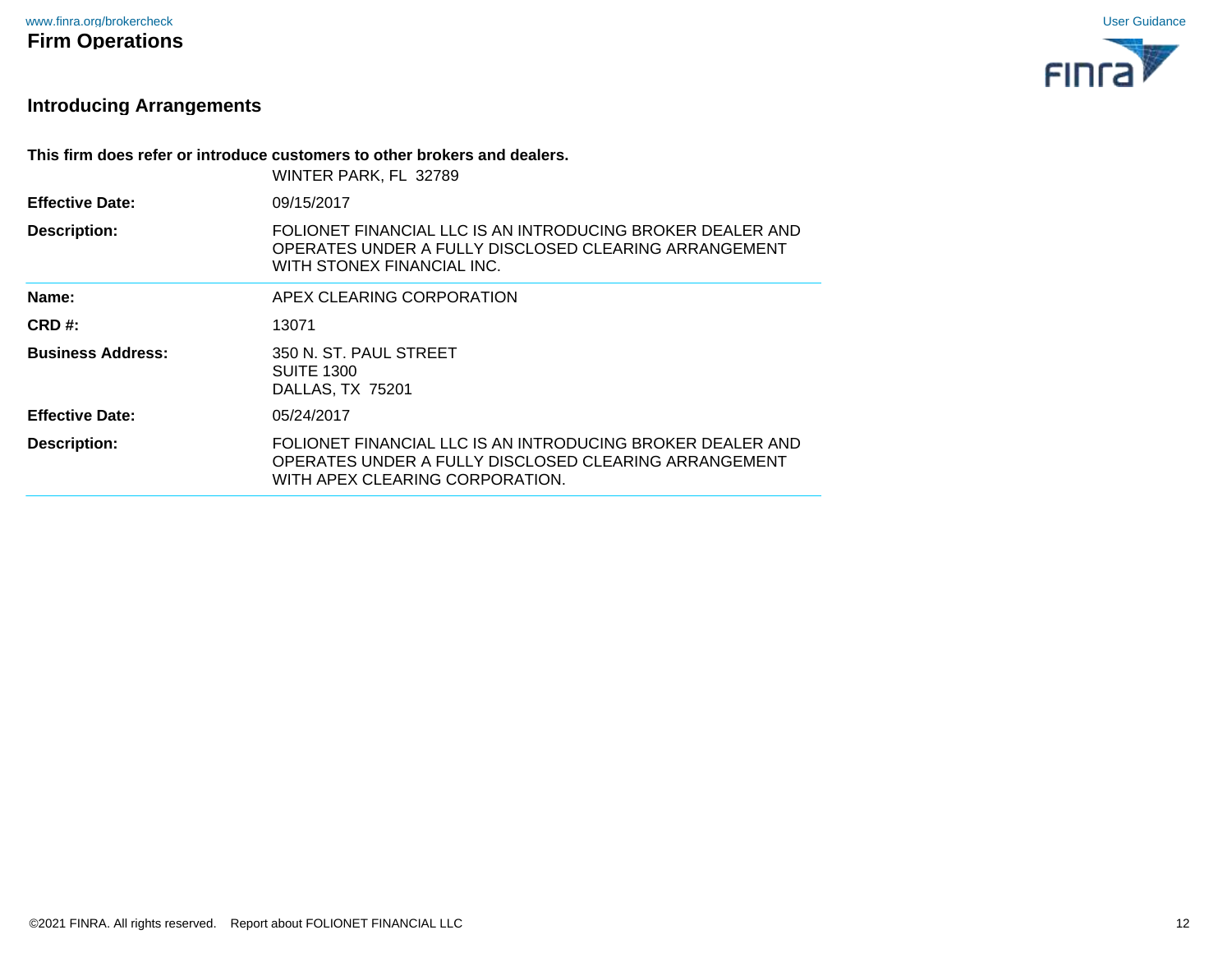# **Firm Operations Industry Arrangements**





**This firm does not have books or records maintained by a third party.**

**This firm does not have accounts, funds, or securities maintained by a third party.**

**This firm does not have customer accounts, funds, or securities maintained by a third party.**

**Control Persons/Financing**

**This firm does not have individuals who control its management or policies through agreement.**

**This firm does not have individuals who wholly or partly finance the firm's business.**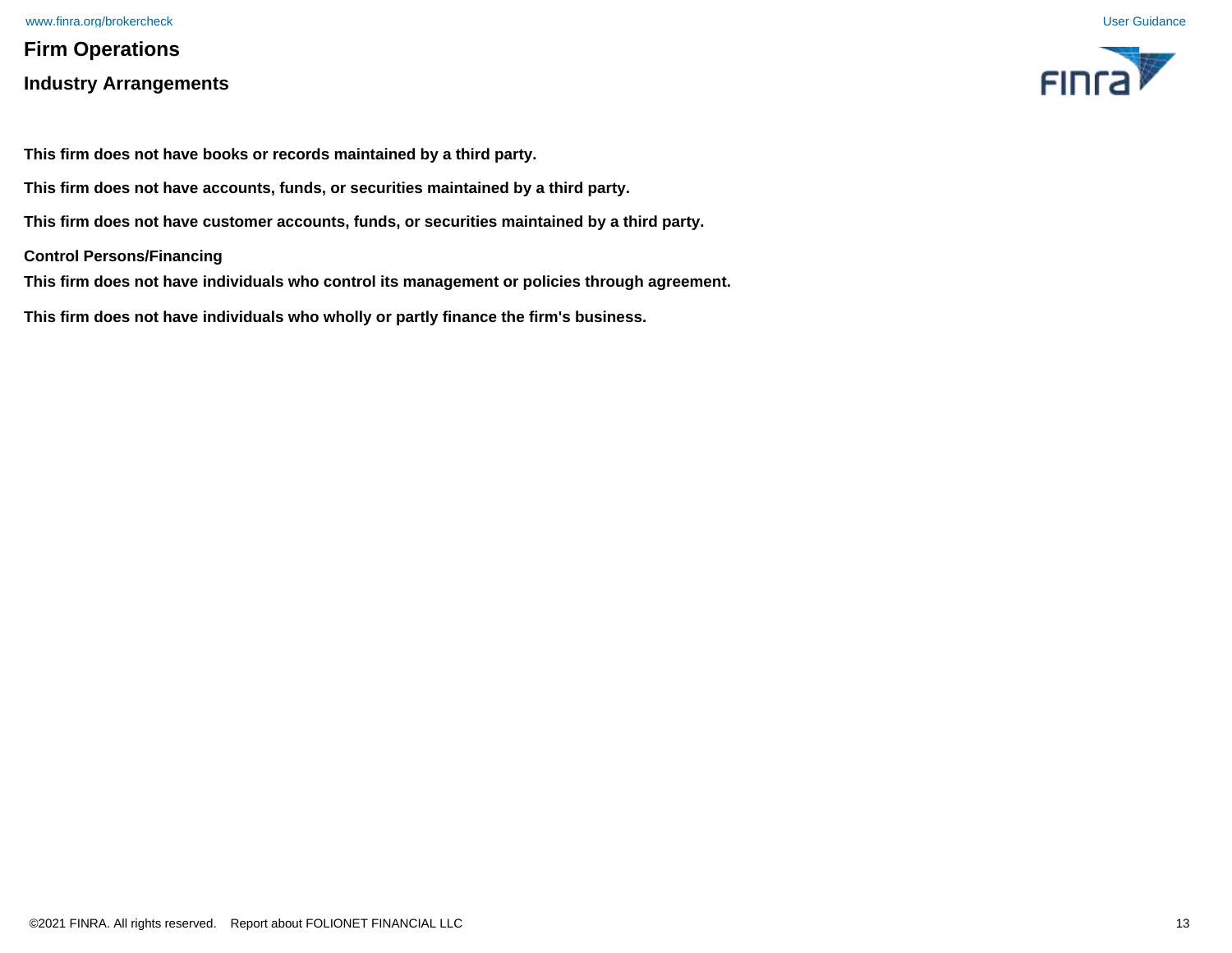#### **Organization Affiliates**

This section provides information on control relationships the firm has with other firms in the securities, investment advisory, or banking business.

**This firm is, directly or indirectly:**

- **· in control of**
- **· controlled by**
- **· or under common control with**

**the following partnerships, corporations, or other organizations engaged in the securities or investment advisory business.**

**FOLIONET ADVISERS LLC is under common control with the firm.**

| CRD#                                             | 300145                                                                                                   |
|--------------------------------------------------|----------------------------------------------------------------------------------------------------------|
| <b>Business Address:</b>                         | 1221 BRICKELL AVENUE STE. 900<br>MIAMI, FL 33131                                                         |
| <b>Effective Date:</b>                           | 04/01/2019                                                                                               |
| <b>Foreign Entity:</b>                           | No.                                                                                                      |
| Country:                                         |                                                                                                          |
| <b>Securities Activities:</b>                    | Yes                                                                                                      |
| <b>Investment Advisory</b><br><b>Activities:</b> | Yes                                                                                                      |
| Description:                                     | THE ADVISER AND THE BD ARE ARE UNDER COMMON CONTROL (SAME<br>HOLDING FIRM - SANTOS CAPITAL HOLDINGS INC) |

**This firm is not directly or indirectly, controlled by the following:**

- **· bank holding company**
- **· national bank**
- **· state member bank of the Federal Reserve System**
- **· state non-member bank**
- **· savings bank or association**
- **· credit union**
- **· or foreign bank**